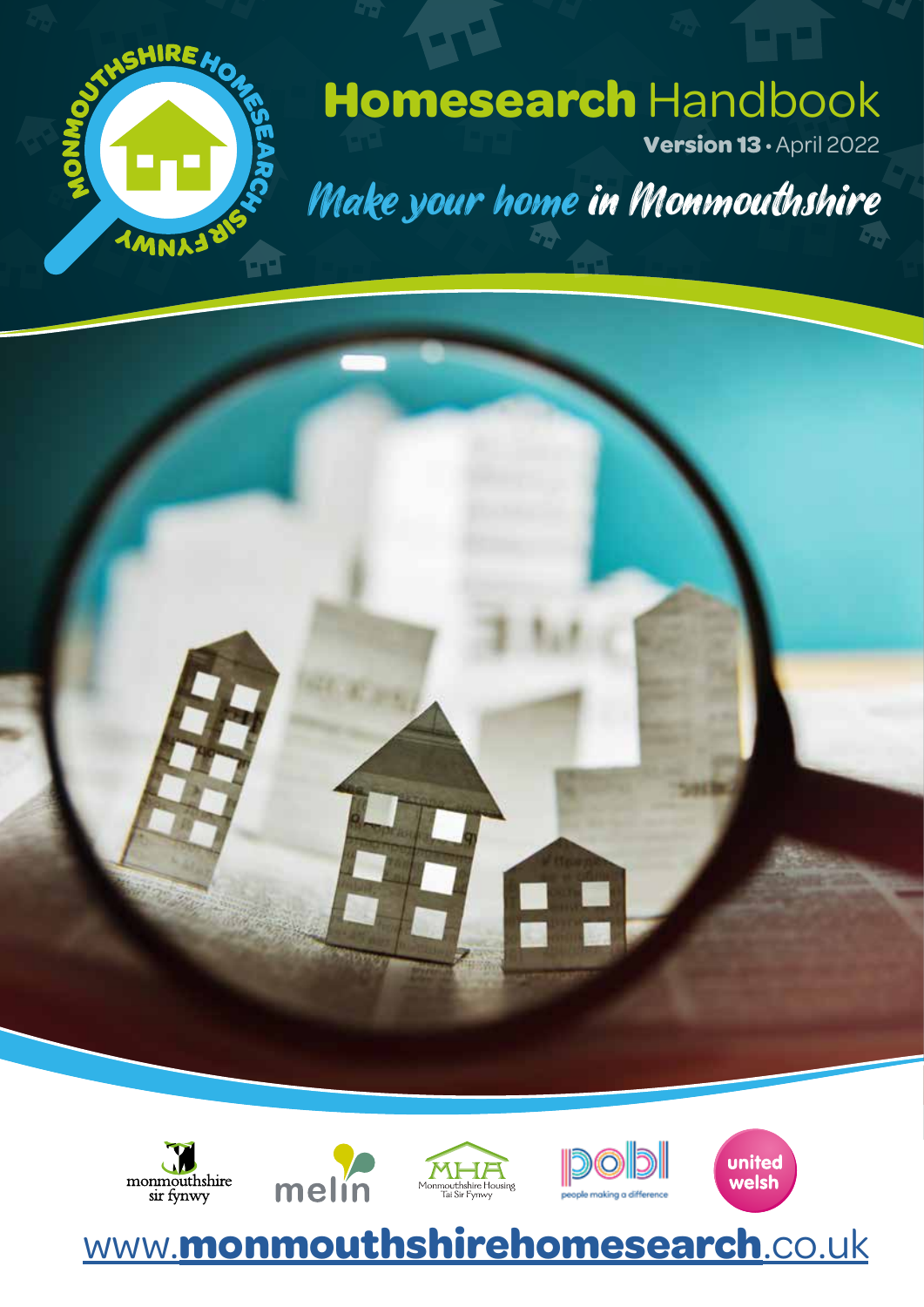

#### **Monmouthshire Homesearch is committed to helping everyone access our scheme.**

If you have any specific requirements please contact us and we will be happy to help. We can also provide information to you through:

- One to one help from staff
- Large print
- Audio translation
- Braille
- Translations

#### **Contents**

- **2.** Useful Contacts
- **4.** Types of Tenures
- **5.** How the Scheme Works
- **8.** Allocations Scheme
- **9.** What Can I Bid On?

#### **Remember**

To be considered for a property you need to actively take part in the scheme:

- 1. Look at adverts
- 2. Make your choice
- 3. Place your bid
- 4. Update us with any changes

## **Welcome to Monmouthshire Homesearch**

**Monmouthshire Homesearch**

is a choice based letting scheme that enables you to choose where you would like to live. Homesearch is a partnership between the Local Authority and the four Housing Associations that operate in Monmouthshire - Monmouthshire Housing Association, Melin Homes, Pobl Living and United Welsh Housing Association. Other landlords may also use Homesearch to advertise their homes.

We advertise a variety of homes that are available to rent on our website. Here you can view the listed adverts and decide whether you would like to be considered for any of the properties advertised.

This guide summarises how to use our scheme. It also aims to give you a better understanding of what types of properties are available to rent in your area.

It is important to note that we are unable to rehouse everyone on the housing register as only a small number of properties become available each year. There are however, a number of alternative housing options available to you, which may reduce your waiting time for a new home. Please refer to page 2 for details of these other options.

## Click **here** to view waiting times map.

If you need this information in your own language or information on any of our other services please contact us and we will be happy to help.

Os hoffech gael y wybodaeth hon, neu unrhyw rai o'n gwasanaethau eraill, yn eich iaith eich hun cysylltwch â ni a byddwn yn fwy na pharod i'ch helpu.

如果您希望得到此資訊,或在您所屬的語言得到我們其他任何的服務,請與我們聯繫,我們 將很樂意提供協助。

Si vous désirez ces renseignements ou toutes informations concernant d'autres services dans votre propre langue, veuillez nous contacter et nous serons heureux de vous aider.

यदि आप यह सूचना, या हमारी अनय सेवाओं में से कोई सेवा अपनी भाषा में चाहते हों, तो कृपया हमसे संपर्क करें। आपकी सहायता करक हमें खुशी होगी।

Jeżeli chcesz uzyskać te informacje lub potrzebujesz jakichkolwiek dodatkowych usług w swoim ojczystym języku, skontaktuj się z nami, a z przyjemnością będziemy służyć Ci pomocą.

Ak chcete túto informáciu, prípadne akúkoľvek inú z našich služieb vo svojom vlastnom jazyku, kontaktujte nás a radi vám pomôžeme.

Ha szeretnéd az anyanyelveden olvasni ezt a tájékoztatást és bármely más szolgáltatásunkról szóló információt, vedd fel velünk a kapcsolatot és örömmel segítünk.

اگر آپ کو یہ معلومات یا بماری دیگر خدمات میں سے کوئی بھی آپ کو خود اپنی زبان میں چاہئے تو<br>برائے مہربانی بم سے رابطہ کریں اور بم مدد کرکے مسرور بوں گے-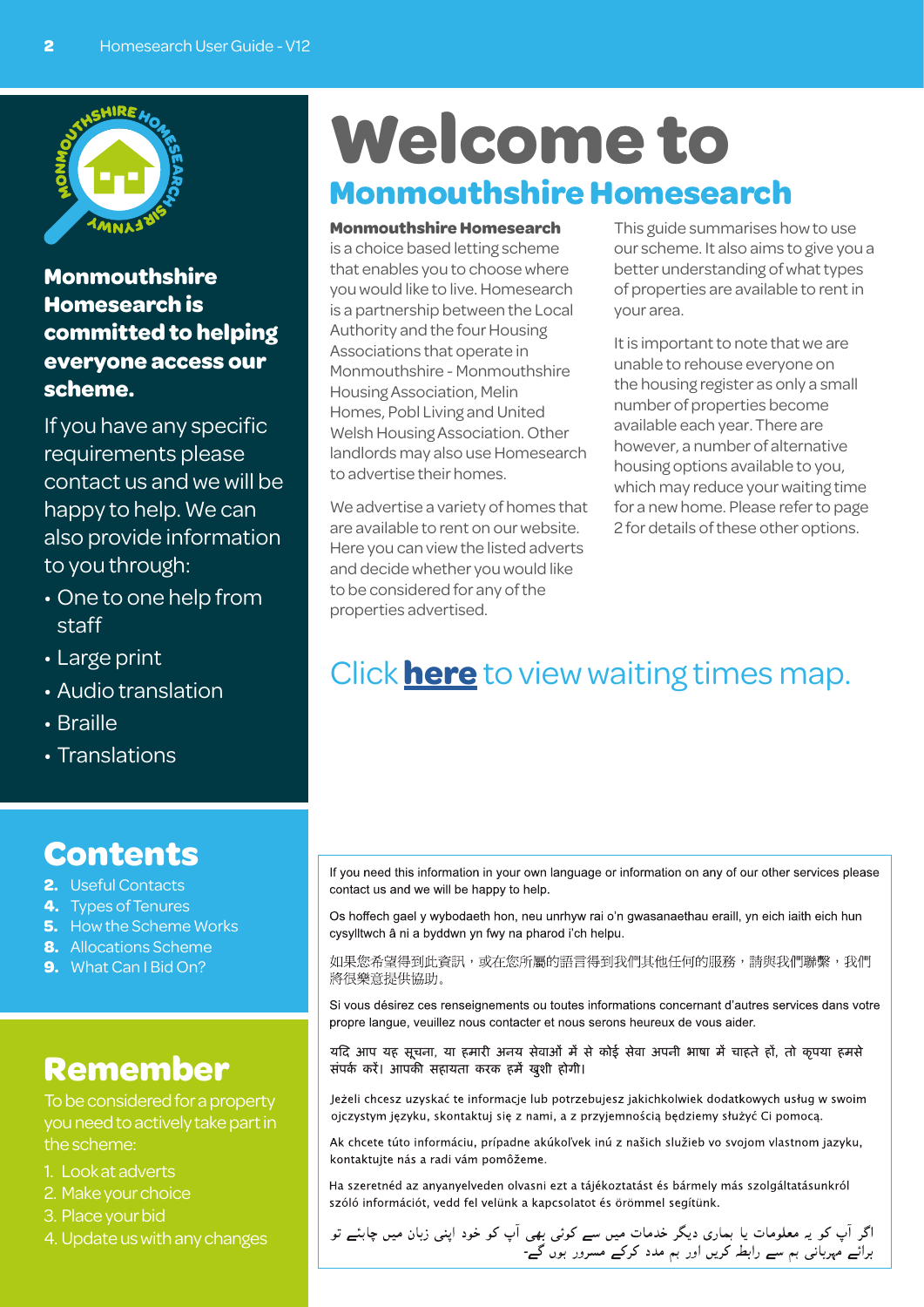# **Useful Contacts**

All social rented accommodation is advertised and allocated via this scheme. Other landlords may also use Homesearch to advertise their homes. Members of this partnership are listed below. Social landlords and the local authority also use Homesearch to advertise low cost home ownership properties available in Monmouthshire.

|                                        | Monmouthshire Housing Association, Nant-Y-Pia House,<br>Mamhilad Technology Park, Mamhilad, Monmouthshire NP4 OJJ<br>Tel: 01495 767199<br>Email: homesearch@monmouthshirehousing.co.uk<br>Website: www.monmouthshirehomesearch.co.uk |
|----------------------------------------|--------------------------------------------------------------------------------------------------------------------------------------------------------------------------------------------------------------------------------------|
| monmouthshire<br>sir fynwy             | Monmouthshire County Council, Housing Options Team<br>County Hall, Rhadr, Usk NP151GA<br>Tel: 01291 635714<br><b>Email:</b> housingoptions@monmouthshire.gov.uk<br>Website: www.monmouthshire.gov.uk                                 |
| Monmouthshire Housing<br>Tai Sir Fynwy | Monmouthshire Housing Association, Nant-Y-Pia House,<br>Mamhilad Technology Park, Mamhilad, Monmouthshire NP4 OJJ<br>Tel: 0345 6772277<br><b>Email:</b> mail@monmouthshirehousing.co.uk<br>Website: www.monmouthshirehousing.co.uk   |
| people making a difference             | POBL, The Old Post Office, Exchange House, High Street, Newport NP20<br>1AA.<br>Tel: 01633 679911<br><b>Email:</b> info@poblgroup.co.uk<br>Website: www.poblgroup.co.uk                                                              |
| me                                     | Melin Homes, Ty'r Efail, Lower Mill Field,<br>Pontypool, Torfaen, NP4 OXJ<br>Tel: 01495 745910<br>Email: enquiries@melinhomes.co.uk<br>Website: www.melinhomes.co.uk                                                                 |
| united<br>welsh                        | United Welsh, Y Borth, 13 Beddau Way, Caerphilly CF83 2AX<br>Tel: 02920 858100<br><b>Email:</b> tellmemore@unitedwelsh.com<br>Website: www.unitedwelsh.com                                                                           |

### **You can access the internet for free at:**

Abergavenny Library: **01873 735980** Caldicot Library: **01291 426425** Chepstow Library: **01291 635730** Monmouth Library: **01291 775215** Usk Library: **01291 674925**

## **Live Chat:**

Click the 'chat live with us' bubble at the bottom of any web page to chat live with one of our advisors.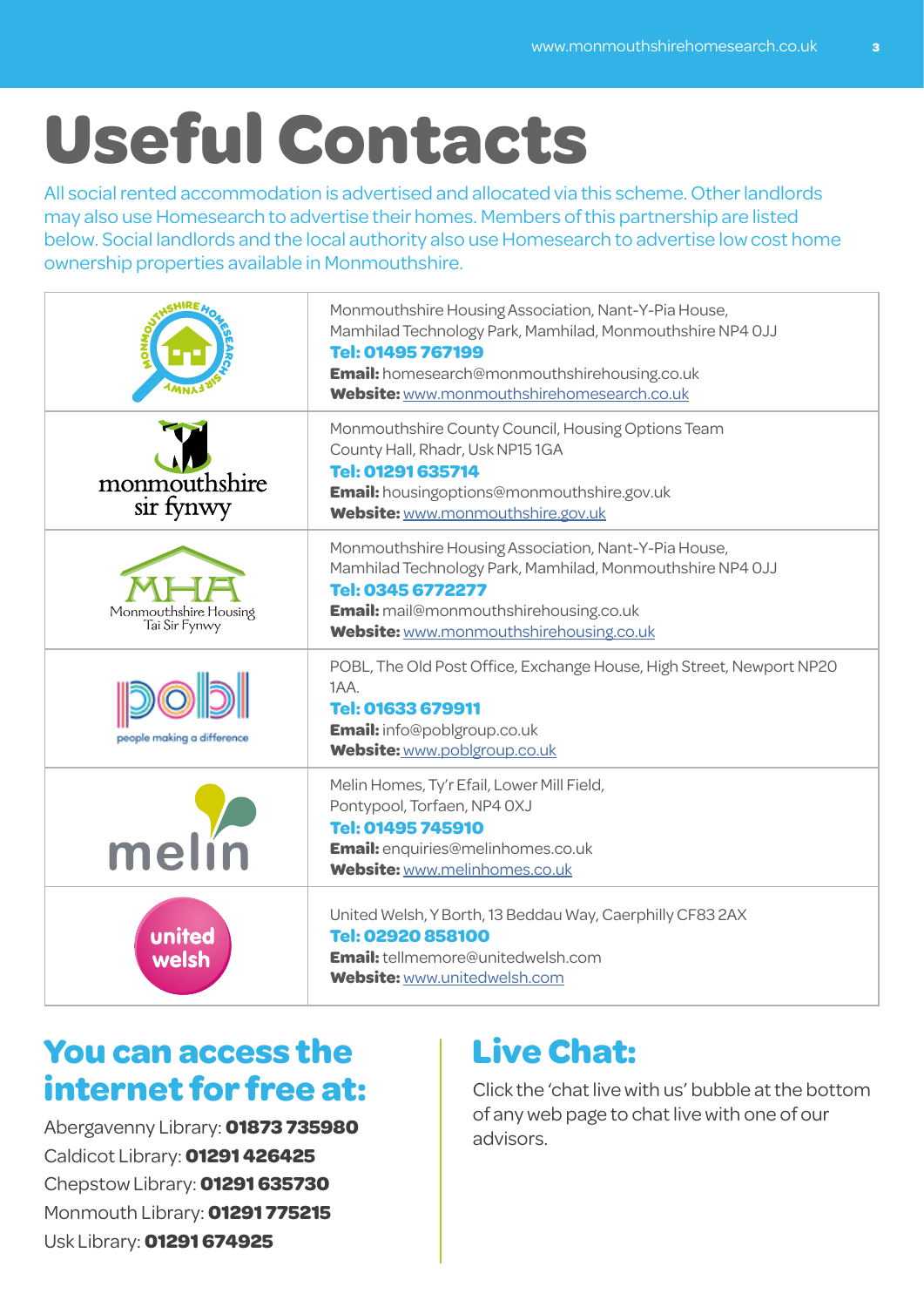# **Types of Tenures**

## **Social Housing**

There is currently a very high demand for social housing and as a result it may take a while for you to be offered a property. Social housing is offered to those in the greatest need. Other people may wait for many years, particularly for family sized homes or may never be offered a social housing property.

#### **When allocating housing, the following areas will be taken into consideration:**

- Local connection to Monmouthshire
- Savings or earnings over a certain level
- Owning a home or having financial interest in a property
- Your household needs and risks

#### Click **here** to view waiting times map.

## **Intermediate Market Rent**

This scheme is for people who are currently priced out of the private rental market and caters for those that are a low priority for social rent. Intermediate Market Rent offers you the opportunity to rent a good quality home at around 20% less than you would expect to pay in the open market for a similar home in a similar area. For more information please click here.

#### **Low Cost Home Ownership- Homebuy**

Homes can be purchased where a Housing Association will hold an equity share in the property (typically 30% - 50% of the market value). There is no interest, rent or any other charges associated with the equity share. When the homeowner decides to sell the property on, the equity share is repaid based on the current market value of the home.

For more information on how this scheme works, please click here.

#### **Rent to Own**

Rent to Own is another route to Low Cost Home Ownership. A property will be state if it is eligible for 'Rent to Own' when it is advertised on Homesearch.

Rent to Own Wales is a government backed scheme intended to help working people who are unable to buy a home on the open market as they cannot raise a sufficient deposit.

The scheme enables you to rent a property from a housing association, paying a market rent, with a view to buying it in the next few years.

Alongside the tenancy you'll receive an option agreement allowing you to buy the property from the end of year 2 until the end of year 5.

When you exercise this purchase option you'll receive 25% of all rent paid towards your deposit along with 50% of any uplift in the property's value, if there has been an increase. If you do not purchase the property it is considered that you have held a tenancy at open market rates. No rent or appreciation will be reimbursed.

Find out more by visiting gov.wales/rent-own-wales

T&Cs apply.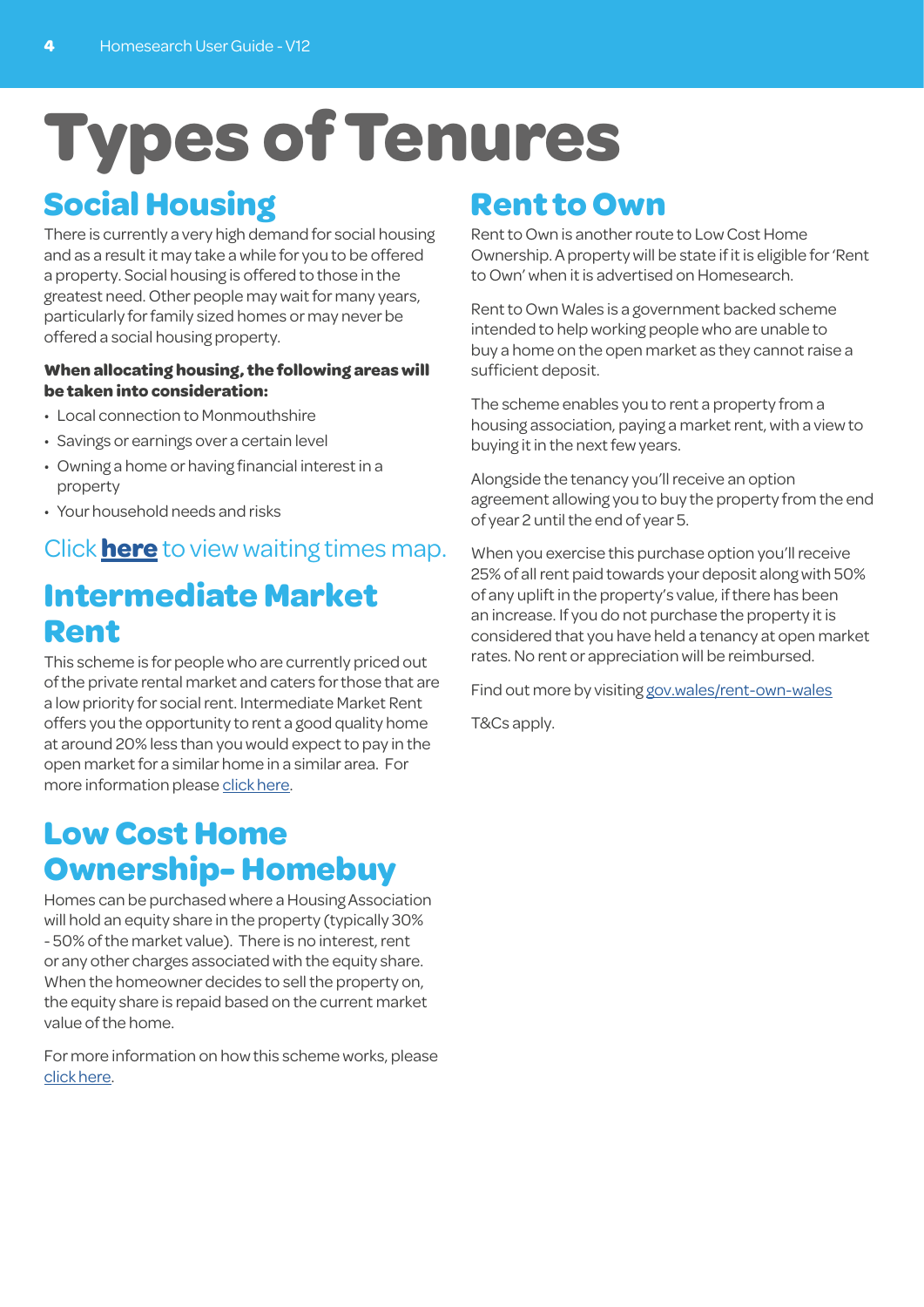# **How Homesearch works**

### **Step 1:** Registration

- Apply online at www.monmouthshirehomesearch. co.uk
- If you are unable to complete the online application, please call **0345 900 2956**.
- Once you have submitted your application you will be given an action plan to follow.

**NB:** It is best to have your own email address, rather than use someone else's as sometimes we will need to email you confidential information. If you need help setting up an email address please get in touch.

#### **We will then:**

- Aim to process your application within 10 working days. (If you have completed a medical/welfare application, you will automatically be placed into a lower band until we have reviewed all supporting documents. This will usually be done within 20 working days).
- Send out a welcome pack via email or post with useful information and contact details inside

#### **This will allow us to:**

- Tell you the priority date that you have been given and what band you have been placed in.
- Provide you with details of the property type and size you are eligible for.
- If you think that you have been placed into the wrong band you can request a review of this decision in writing by emailing **homesearch@monmouthshirehousing. co.uk** within 21 days of the original decision.

#### **Step 2:** Choosing your home

- Available homes will be advertised daily. Each advert will last 8 days and you will be able to bid on the property up until midnight on the 8th day. This means if you check on the same day weekly then you wont miss an advert. You can sign up to property alert emails through the Homesearch website.
- All properties you are eligible to bid on will appear on the list. You are not limited to the number of properties you can place a bid on.
- To place a bid visit www.monmouthshirehomesearch. co.uk and log in to your account using the email address and password you registered with.

#### **Step 3:** Offer of Accommodation

- Once bidding closes on a property, the bids are placed into priority and banding order to produce a shortlist of eligible applicants. This is usually done within 3-5 working days. The landlord will also check that the property meets your household's needs.
- If you are offered a property you have 3 working days to respond.
- Any offer is subject to your application being verified to confirm your circumstances. If your application cannot be verified, the offer will be withdrawn.
- You will be required to provide a form of ID, e.g. driving licence, passport or birth certificate.
- Once your application is verified, you will be contacted by the relevant Housing Association who will arrange for you to view the property.
- If you refuse the property, the next eligible person on the shortlist will be offered it.
- If you then refuse a second property within a 12 month period, your application will be demoted to Band 3 or 4.
- If you have been awarded priority banding by Monmouthshire County Council because you are experiencing homelessness, your banding may be demoted if you refuse any reasonable accommodation offer. Please note the Housing Options Team are entitled to place bids on appropriate homes for you if they have awarded you a Homelessness priority. Before you refuse a property we strongly recommend that you talk to HOTS before doing so, to make sure you understand what this might mean for your priority status.
- If you successfully bid for more than one property, we will contact you to ask which property you would prefer as your first choice.

### **Step 4:** Feedback

- Feedback information will be available on our website once homes have been let. The feedback tells you how many people have bid for the property along with the band and waiting time of the successful bidder. This helps you to see how long successful bidders have been waiting for a home.
- Due to the number of bids received by Homesearch, it is not possible to notify individuals when bids have been unsuccessful.

For further information on how the scheme works, you can view our Allocations Policy here.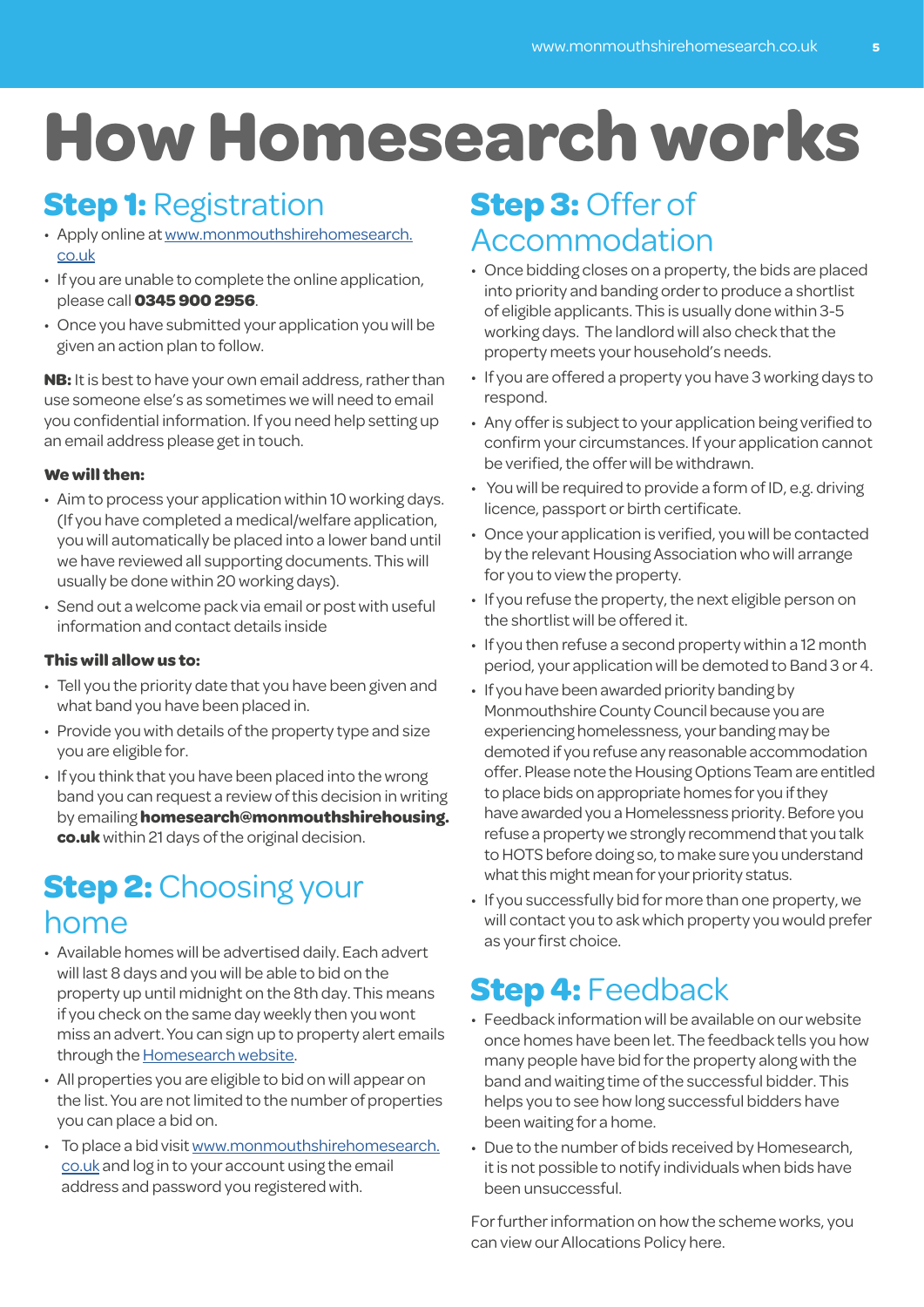## **Change of Circumstances**

It is your responsibility to keep us informed of any change in your circumstances, e.g. adding or removing people on your application, change of addresses, employment status, etc.

It is very important to keep us informed as it could result in a change to your band or your eligibility for certain properties.

If you fail to notify Homesearch of any changes it could result in an offer being withdrawn. You can complete a change of circumstances form on our website, once logged into your online account via the 'my account' page.

### **Mutual Exchange**

Do you need to downsize or upsize to meet your family needs? Want to be nearer friends, family or to move for work? A mutual exchange could be a fast and easy way to find a new home. Register on Home Swapper today.

A mutual exchange is when two or more council or housing association tenants decide to swap homes by swapping tenancies with the permission of their landlord. This can be a swap inside or outside of Monmouthshire and between different landlords. A mutual exchange is often a faster way to move home for existing tenants than going through the Monmouthshire Homesearch scheme.

Register on www.homeswapper.co.uk or contact your landlord for further information.

#### **Transfers (Within Monmouthshire Only)**

Existing tenants of Monmouthshire Housing Association (MHA), Melin Homes, POBL or United Welsh will need to apply and bid for properties using the Monmouthshire Homesearch scheme.

#### **Suspensions or Demotions**

In certain circumstances applicants can be demoted or suspended from the waiting list due to unacceptable behaviour or current and former rent arrears. Anyone affected will receive a written explanation. If you disagree with the decision, you have the right to request an appeal.

If you know you have former tenant arrears you should contact your current / previous landlord to make arrangements to pay these.

If you are in debt you can contact CAB Monmouthshire or Turn2Us for advice. If you are a social landlord tenant, your landlord will have services to help you. If you have current or former arrears or housing debt, it is important that you contact them to make arrangements to pay these at a rate that is affordable to you

#### **Medical and Welfare Circumstances**

If you need to move due to medical reasons or on welfare (social) grounds and you did not inform us of this when you completed your original application, please complete a medical/welfare form. This can be accessed from the Monmouthshire Homesearch website, once logged in to your account via the 'my account' page. You will be asked to provide details of your situation and how moving will help you.

You will also need to provide professional supporting information, which must highlight how a move will improve your current situation. A link to acceptable evidence can be found here.

#### **Housing exclusively for over 55's**

We offer a bespoke application process for anyone aged over 55 that would like to move to sheltered accommodation.

If you are considered suitable, we will gather more information on the areas and the type of property in which you would like to live and place you on the assisted bidding scheme if required. This is where we will contact you if a suitable property becomes available if you are unsure or unable to bid via the Homesearch website.

For more information, please click here.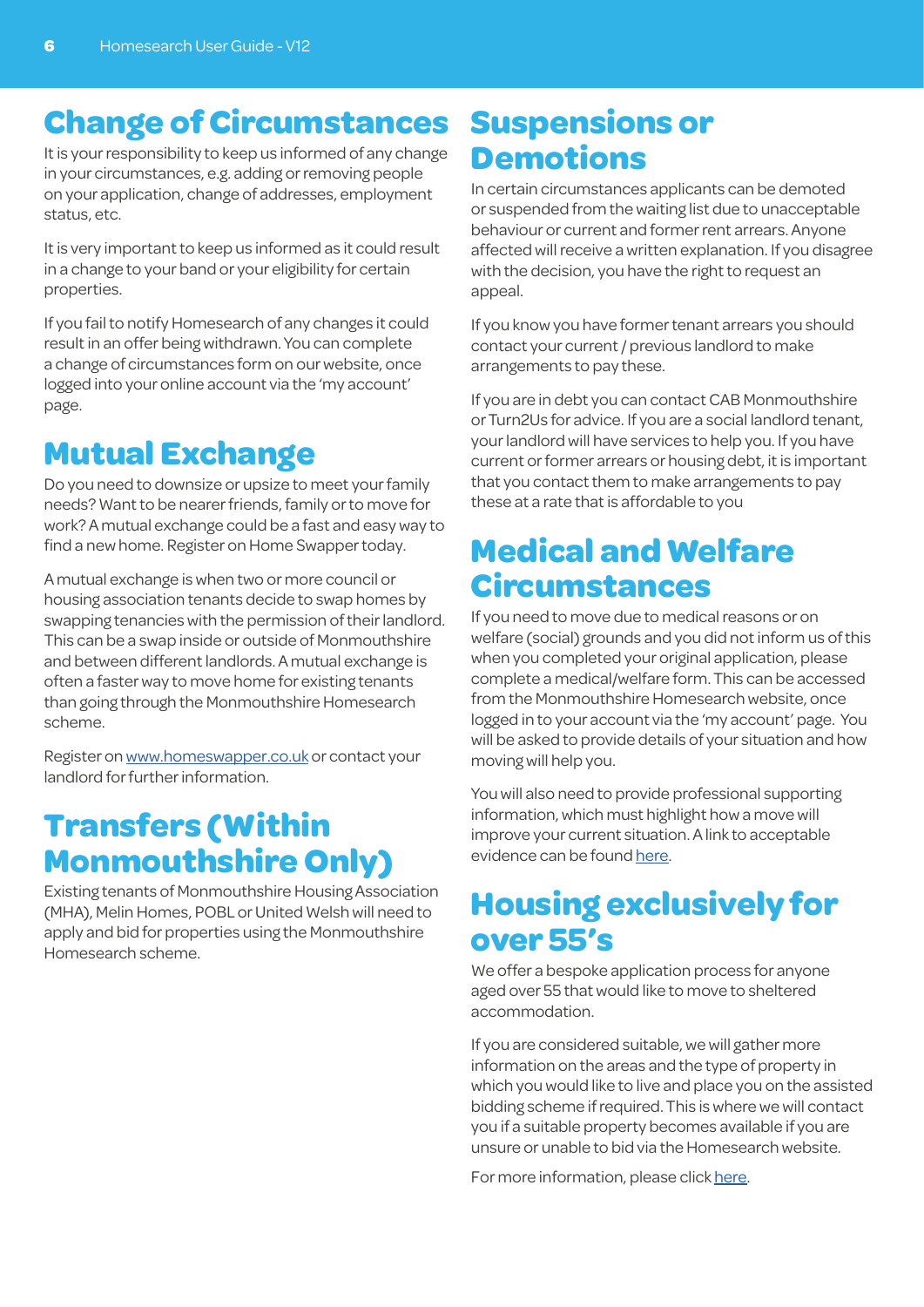#### **Sheltered Accommodation for the over 55's/ 60's**

Sheltered housing offers good quality accommodation within a supportive environment. It is an ideal option for those who might want to live in an easier to manage home and maintain their independence.

Our schemes have a real community feel with many having communal areas, such as lounges or gardens, and resident's committees which organise social activities. The self-contained homes have a 24-hour emergency alarm.

If you have additional care needs that cannot be met through sheltered accommodation, a referral to social services may be made.

#### **Get Ready for Your Tenancy**

Click here to view our video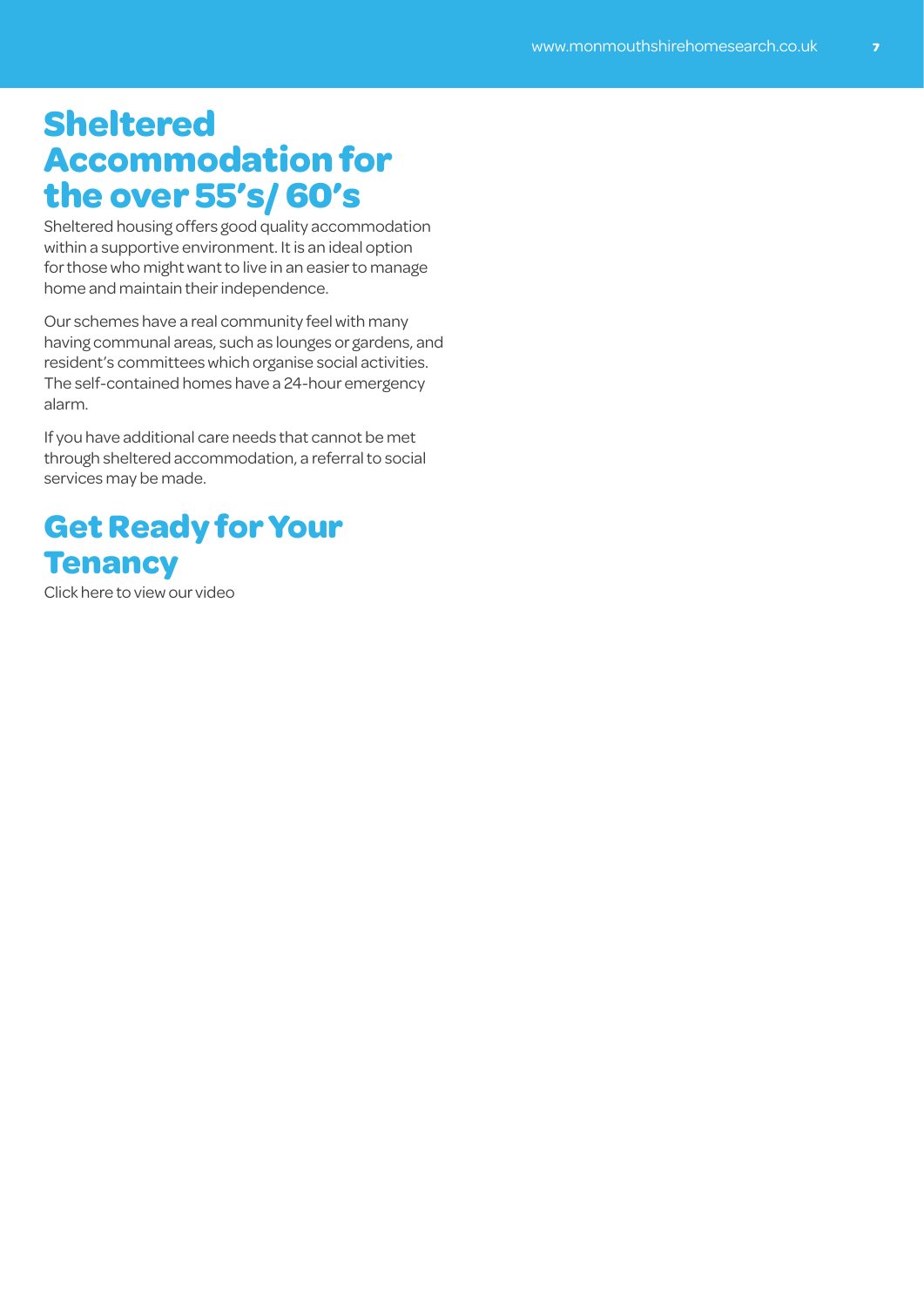# **Allocation Scheme**

#### **Emergency Band - Urgent Housing Need**

| • Special Management Lettings                           | • Exceptional Welfare Need                                               |  |  |  |  |  |  |  |
|---------------------------------------------------------|--------------------------------------------------------------------------|--|--|--|--|--|--|--|
| • People Occupying Unsanitary or Unfit Housing          | • RSL Tenants Requiring Decanting                                        |  |  |  |  |  |  |  |
| • Exceptional Medical Need                              |                                                                          |  |  |  |  |  |  |  |
| <b>Band 1 - High Housing Need</b>                       |                                                                          |  |  |  |  |  |  |  |
| • Lacking 2 or More Bedrooms                            | • Foster Carers, Adoptive Parents, Adult Placement and                   |  |  |  |  |  |  |  |
| • Care Leavers / Child in Need                          | <b>Supported Lodging Providers</b>                                       |  |  |  |  |  |  |  |
| • Vacating Adapted or Disabled Property                 | · Social Services Referral 1                                             |  |  |  |  |  |  |  |
| • Transfers Under-Occupying by One or More Bedrooms     | • Displaced Agricultural Workers                                         |  |  |  |  |  |  |  |
| • Successors who are Under-occupying                    | • Owed Section 75 Homeless Duty                                          |  |  |  |  |  |  |  |
| • Move on from Supported or Shared Housing              | · 2 Children Under 5 Years Old, above a Ground Floor<br>Flat and no Lift |  |  |  |  |  |  |  |
| • High Medical Need                                     | • Leaving Armed Forces                                                   |  |  |  |  |  |  |  |
| • High Welfare Need<br>• Major Disrepair                |                                                                          |  |  |  |  |  |  |  |
|                                                         |                                                                          |  |  |  |  |  |  |  |
| <b>BAND 2 - Medium Housing Need</b>                     |                                                                          |  |  |  |  |  |  |  |
| • Lacking One Bedroom                                   | • Caravan Dwellers                                                       |  |  |  |  |  |  |  |
| • Intentionally Homeless                                | • Private renting & receiving Discretionary Housing                      |  |  |  |  |  |  |  |
| • Medium Medical Need                                   | Payment                                                                  |  |  |  |  |  |  |  |
| • Medium Welfare Need                                   | • Families sharing facilities                                            |  |  |  |  |  |  |  |
| • Split Families                                        | • Owed Section 66 or 73 Homeless Duties                                  |  |  |  |  |  |  |  |
| · 1 Child Under 12 Years Old, above a Ground Floor Flat |                                                                          |  |  |  |  |  |  |  |
| and no Lift                                             |                                                                          |  |  |  |  |  |  |  |
| <b>BAND 3 - Low Housing Need</b>                        |                                                                          |  |  |  |  |  |  |  |
| • Low Medical Need                                      | • Adequately Housed Private Tenants with a local                         |  |  |  |  |  |  |  |
| • Low Welfare Need                                      | connection                                                               |  |  |  |  |  |  |  |
| • Sharing facilities                                    | • Minor Disrepair                                                        |  |  |  |  |  |  |  |
| • Reduced Banding due to Refusals 1                     |                                                                          |  |  |  |  |  |  |  |
| <b>BAND 4 - No Housing Need</b>                         |                                                                          |  |  |  |  |  |  |  |
| • Home Owners                                           | • Reduced Banding Due to Refusals 2                                      |  |  |  |  |  |  |  |
| • Serving Armed Forces Personnel                        | • No Local Connection                                                    |  |  |  |  |  |  |  |
| • Serving Prisoners                                     | • Adequately housed RSL tenants                                          |  |  |  |  |  |  |  |
| • Sufficient Financial Resources                        |                                                                          |  |  |  |  |  |  |  |

#### **Notes:**

- Band date is usually awarded from the date of entry into the band'. For more information, see section 42 of the Homesearch Policy.
- If banding priority decreases, as a result of a change in circumstances, banding date goes from original Homesearch registration date.
- If priority increases following a change of circumstances and then later on decreases after another change of circumstances, the banding date goes from the date the initial increase in priority occurred.
- For more information on the banding and shortlisting criteria, please see the Common Allocations Policy available on the 'help' page on www.homesearch.co.uk.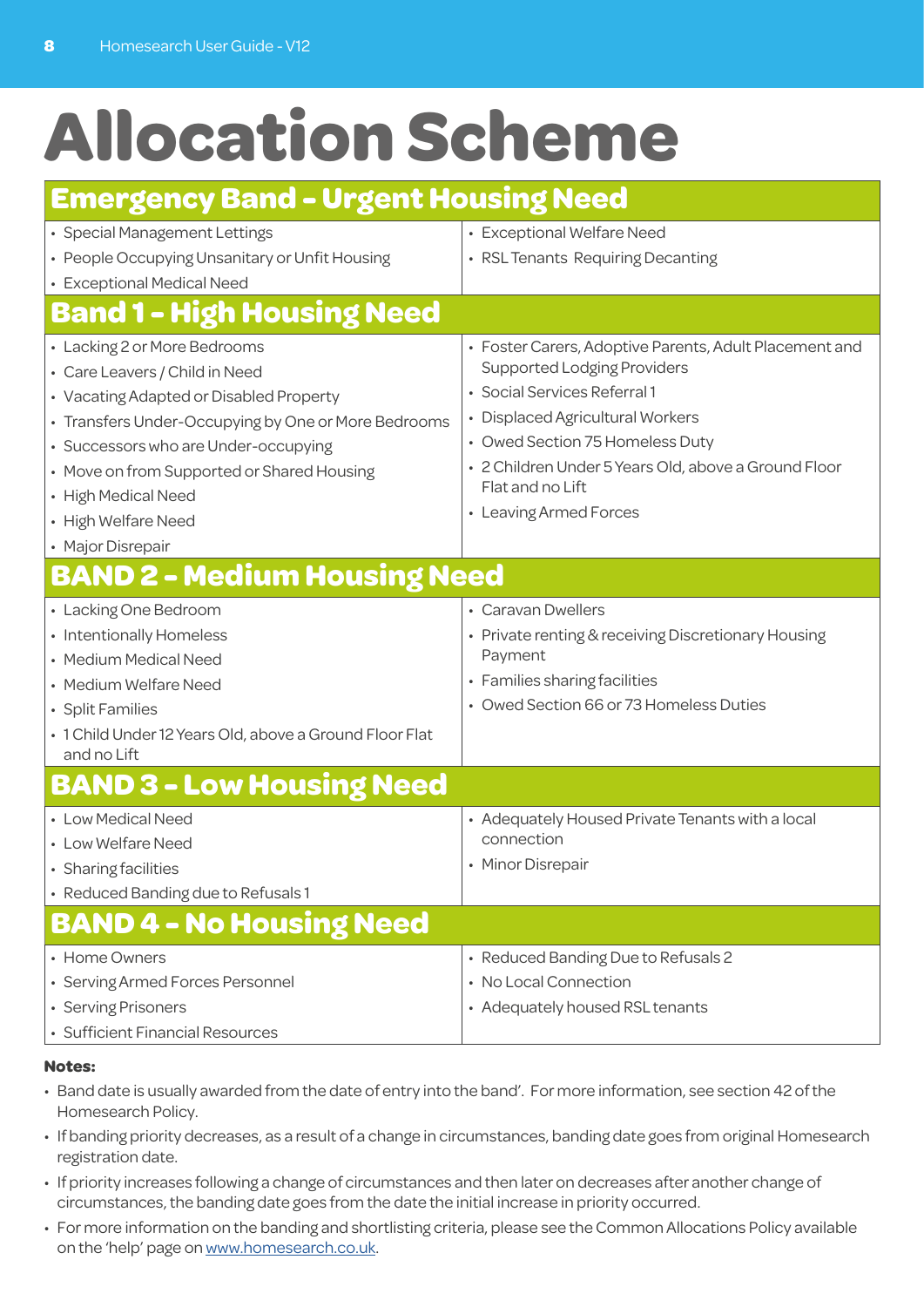# **Which properties can I bid for?**

|                                                                                                                                                                     | <b>Property Type</b> |              |          |                                      |                 |                                          |                                        |                     |                                                         |                                   |                                      |                                            |                                                                               |
|---------------------------------------------------------------------------------------------------------------------------------------------------------------------|----------------------|--------------|----------|--------------------------------------|-----------------|------------------------------------------|----------------------------------------|---------------------|---------------------------------------------------------|-----------------------------------|--------------------------------------|--------------------------------------------|-------------------------------------------------------------------------------|
| <b>Household</b>                                                                                                                                                    | Property Type        | Bedsit       | Bed Flat | <b>Bed Flat</b><br>$\mathbf{\Omega}$ | Bungalow<br>Bed | <b>Bed Bungalow</b><br>$\mathbf{\alpha}$ | <b>Bed Flat/Maisonette</b><br>$\infty$ | House<br><b>Bed</b> | Person House<br>$2-3$<br>Bed<br>$\overline{\mathsf{N}}$ | 2-4 Person House<br>bed<br>$\sim$ | 3-4 Person House<br>bed.<br>$\infty$ | Person House<br>Ю<br>ത്<br>Bed<br>$\infty$ | Parlour <sup>r</sup> )<br><b>Bed</b><br>$\infty$<br>Bed (or<br>$\overline{4}$ |
| Single Person                                                                                                                                                       |                      | $\checkmark$ |          |                                      | $\star$         |                                          |                                        | ν                   |                                                         |                                   |                                      |                                            |                                                                               |
| Single/Couple with overnight access (subject to<br>affordability assessment)                                                                                        |                      |              |          |                                      |                 |                                          |                                        | $\checkmark$        |                                                         |                                   |                                      |                                            |                                                                               |
| Single/Couple who are pregnant 20+ weeks (no<br>other children)                                                                                                     |                      |              |          | ν                                    |                 |                                          |                                        |                     | ✓                                                       | $\checkmark$                      |                                      |                                            |                                                                               |
| Couple                                                                                                                                                              |                      |              | ✓        | v                                    | $\star$         |                                          |                                        | $\checkmark$        |                                                         |                                   |                                      |                                            |                                                                               |
| Non co-habiting couple (2 single adults)                                                                                                                            |                      |              |          | v                                    |                 |                                          |                                        |                     |                                                         |                                   |                                      |                                            |                                                                               |
| Single Adult/Couple + 1 Child                                                                                                                                       |                      |              |          | $\checkmark$                         |                 | $\star\star$                             |                                        |                     | $\checkmark$                                            | $\checkmark$                      |                                      |                                            |                                                                               |
| Single Adult/Couple + 2 Children (Different sex<br>aged under 10)                                                                                                   |                      |              |          | $\mathbf{v}$                         |                 | $***$                                    |                                        |                     |                                                         | $\checkmark$                      |                                      |                                            |                                                                               |
| Single Adult/Couple + 2 Children (Same Sex<br>under 16)                                                                                                             |                      |              |          | $\checkmark$                         |                 |                                          |                                        |                     |                                                         | $\checkmark$                      |                                      |                                            |                                                                               |
| Single Adult/Couple + 2 Children (Different Sex,<br>at least one child aged over 10)                                                                                |                      |              |          |                                      |                 |                                          | $\checkmark$                           |                     |                                                         |                                   | ✓                                    |                                            |                                                                               |
| Single Adult/Couple + 2 Children (Different sex,<br>at least one child aged over 16)                                                                                |                      |              |          |                                      |                 |                                          | $\checkmark$                           |                     |                                                         |                                   |                                      |                                            |                                                                               |
| Single Adult/Couple + 3 Children (Under 16)                                                                                                                         |                      |              |          |                                      |                 |                                          |                                        |                     |                                                         |                                   |                                      |                                            |                                                                               |
| Single Adult/Couple + 3 Children (Where at least<br>2 children are over the age of 16)                                                                              |                      |              |          |                                      |                 |                                          |                                        |                     |                                                         |                                   |                                      |                                            |                                                                               |
| Single Adult/Couple +4 or more children                                                                                                                             |                      |              |          |                                      |                 |                                          |                                        |                     |                                                         |                                   |                                      |                                            |                                                                               |
| Single Person aged over 55 or 60#                                                                                                                                   |                      | $\checkmark$ |          |                                      |                 |                                          |                                        |                     |                                                         |                                   |                                      |                                            |                                                                               |
| Couple aged over 55 or 60#                                                                                                                                          |                      |              |          |                                      |                 |                                          |                                        |                     |                                                         |                                   |                                      |                                            |                                                                               |
| Non Co-habitating Couple aged over 55 or 60#                                                                                                                        |                      |              |          |                                      |                 |                                          |                                        |                     |                                                         |                                   |                                      |                                            |                                                                               |
| Single tenant (partner RSL) aged over 55 or 60#<br>wishing to downsize & move to older persons<br>accommodation                                                     |                      |              |          |                                      |                 |                                          |                                        |                     |                                                         |                                   |                                      |                                            |                                                                               |
| Single/Couple tenant (partner RSL) aged over<br>55 or 60# wishing to downsize (from a General<br>Needs property) & move to older persons /<br>smaller accommodation |                      |              |          |                                      |                 |                                          |                                        |                     |                                                         |                                   |                                      |                                            |                                                                               |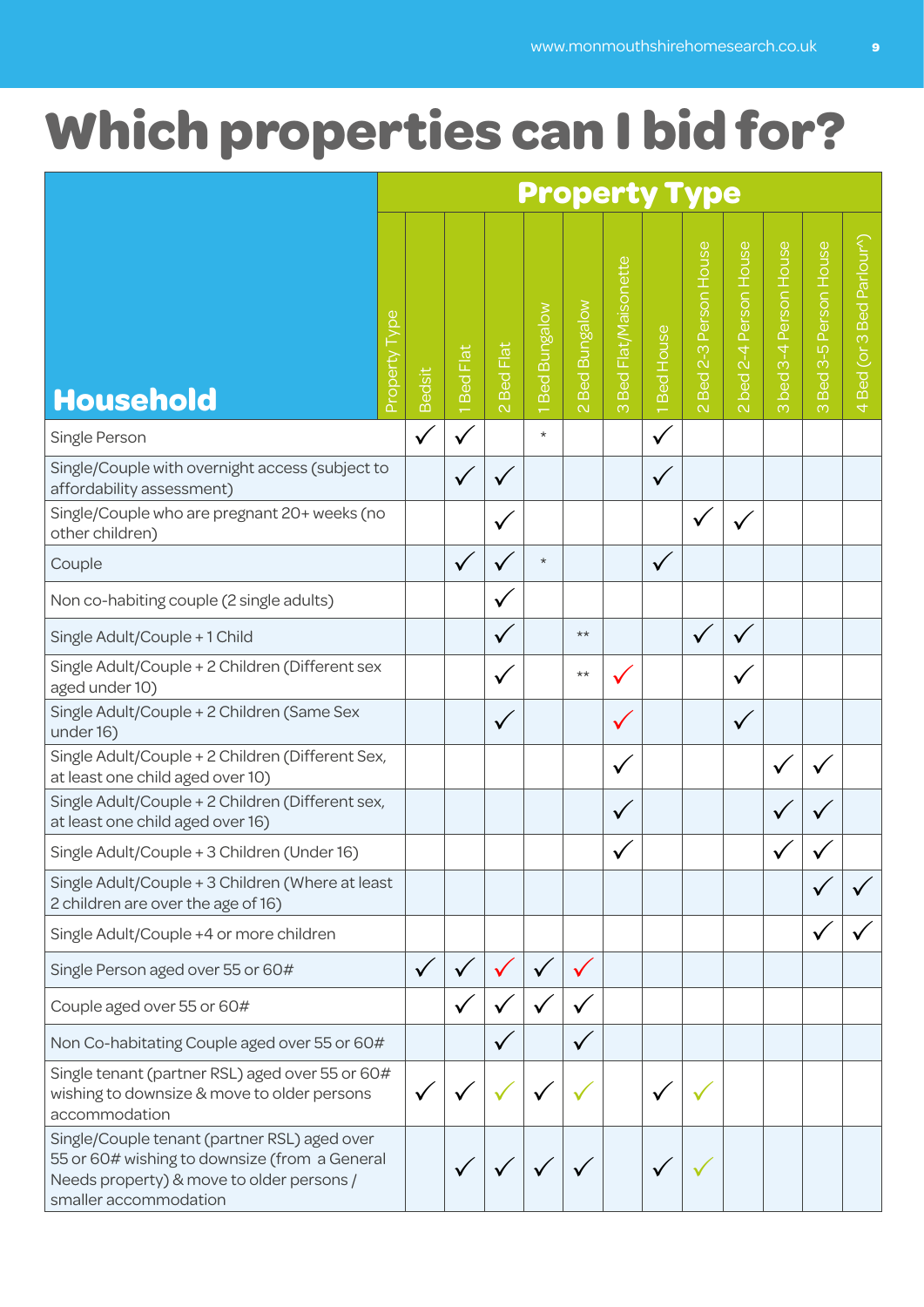#### **Notes:**

- Households who have overnight access to children will be subject to an affordability assessment before an allocation of a 2 bedroom property.
- Under housing benefit/universal credit criteria households will be allocated one bedroom for two children of the same sex under the age of 16, or two children under the age of 10 regardless of their sex. Further information is available at www.gov.uk or www.understandinguniversalcredit.gov.uk
- Some bungalows are suitable for applicants under 60 with a disability (within the meaning of the Equality Act 2010) who can demonstrate that a bungalow (and no other type of property) meets their needs. These bungalows will be clearly identified on the property advert and further assessment of applicants for this property type will be required.
- Note: The Homesearch partners reserve the right to relax property size criteria in Table 1.

#### **Key:**

\* Single/Couple under 60 with a disability (within the meaning of the Equality Act 2010) are eligible to bid on selected bungalows. Further assessment will be required. Refer to 44.2 above.

\*\*An additional bedroom may be awarded to those with a disability subject to relevant proof e.g. carer's allowance or GP letter.

^ Parlour definition: see section 55.1 in the Homesearch Policy.

# Age restrictions apply on older person's accommodation and these may be either 55 or 60 (also see Section 38.2 of the Homesearch Policy).

 $\checkmark$  Single applicants aged over 55 or 60 will only be considered for 2 bed accommodation after all couples in bands 1 to 3 have been considered.

 $\checkmark$  As long as the property they are moving to is of a smaller size than their current home, transfer applicants (see Section 3.1 (b) of the Homesearch Policy for a definition) are allowed to under-occupy by one bedroom in their new home.

If you have any further questions, please visit our website's help page here.

You can also view our latest news updates here.